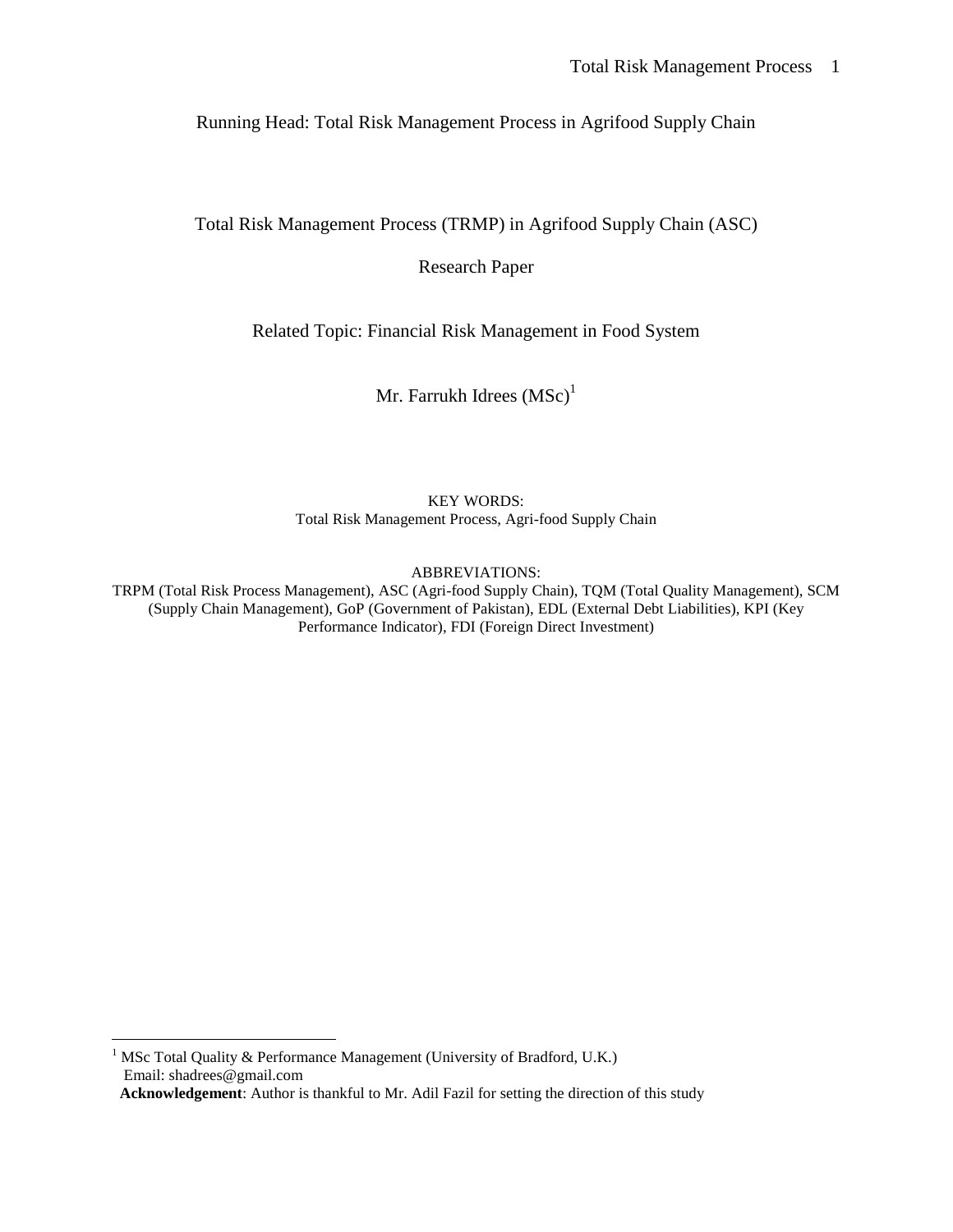# **INTRODUCTION:**

# *80% world resources are being consumed by 20% of people\_\_ Clearly there is a long way to go before the food system serves the needs of all the world's people (Tansey 1994)*

Risk is an inherent part of business and public life. People take risks either because of reward or its being inevitable. Tensay stresses about the importance of risk identification in these words "Nothing is certain except that we face innumerable uncertainties; but simply recognising that fact provides a vital starting point, and is, of course, far better than being blindly unaware of how our world is changing".

The research is about agriculture sector that is characterised by having properties of low capital intensive and high labour absorption nature. Tansey (1994) says "Millions of people still face starvation due to conflicts, drought and inadequate policies". Food is something everyone, everywhere, needs every day, so even small changes in the way it is channelled and marketed can offer immense benefits. Focus of the study is on having a better understanding and management of consumer-driven food supply chain (Straete, 2008) using a systems-oriented approach by integrating marketing and consumer science with TQM (Total Quality Management) aspects [e.g. process orientation, quality function deployment, logistics, and information technology (Sparkes et.al. 2001) etc]. It presents an integrated view of how food supply chain is to be managed to handle the potential risks for remaining competitive in market place.

Brown says "Although there is a difference in specific definitions of risks and uncertainty, yet in most financial literature the two terms are used interchangeably. For most investors, risk means the uncertainty of future outcomes; an alternative definition might be the probability of an adverse outcome" (Brown et.al. 2006). Young et.al. (2000) take this point ahead and say "Uncertainty is broken down into four components. There is uncertainty for the buyer over product quality which imposes sorting costs on the buyer in determining a product's true quality (Barzel, 1982). Buyer uncertainty also arises with respect to the reliability of supply (timeliness and quantity) - this is a long-run planning problem. For example, a French fry manufacturer must have timely supplies of potatoes to fulfil its own contracts with fast food restaurants on a regular basis. Both buyer and seller face price uncertainty. Again, this is a long-run planning problem. At the time a production decision is made there is uncertainty over the prices that will be received/paid for agricultural produce. Sellers may face uncertainty in finding a buyer, particularly if their product has idiosyncratic qualities. This raises their information or search costs. As uncertainty increases, we expect closer forms of vertical co-ordination to be selected over open market transactions because of increased information and monitoring costs." Definitions of risk are taken around these lines in this study.

Tansey (1994) says, "The food system determines the how and why of what we eat – i.e. how food is produced and reaches our mouths and why we eat what we do. It subsumes the terms "food chain", which is too linear a model for today, and "food economy", which is too narrowly economic. The idea of a system implies that there is interconnectedness beneath the surface of things, which is the case when we look at any aspect of food today." He further says "The food system" encompasses three aspects of life: 1) biological: the living processes used to produce food and their ecological sustainability; 2) economic and political: the power and control which different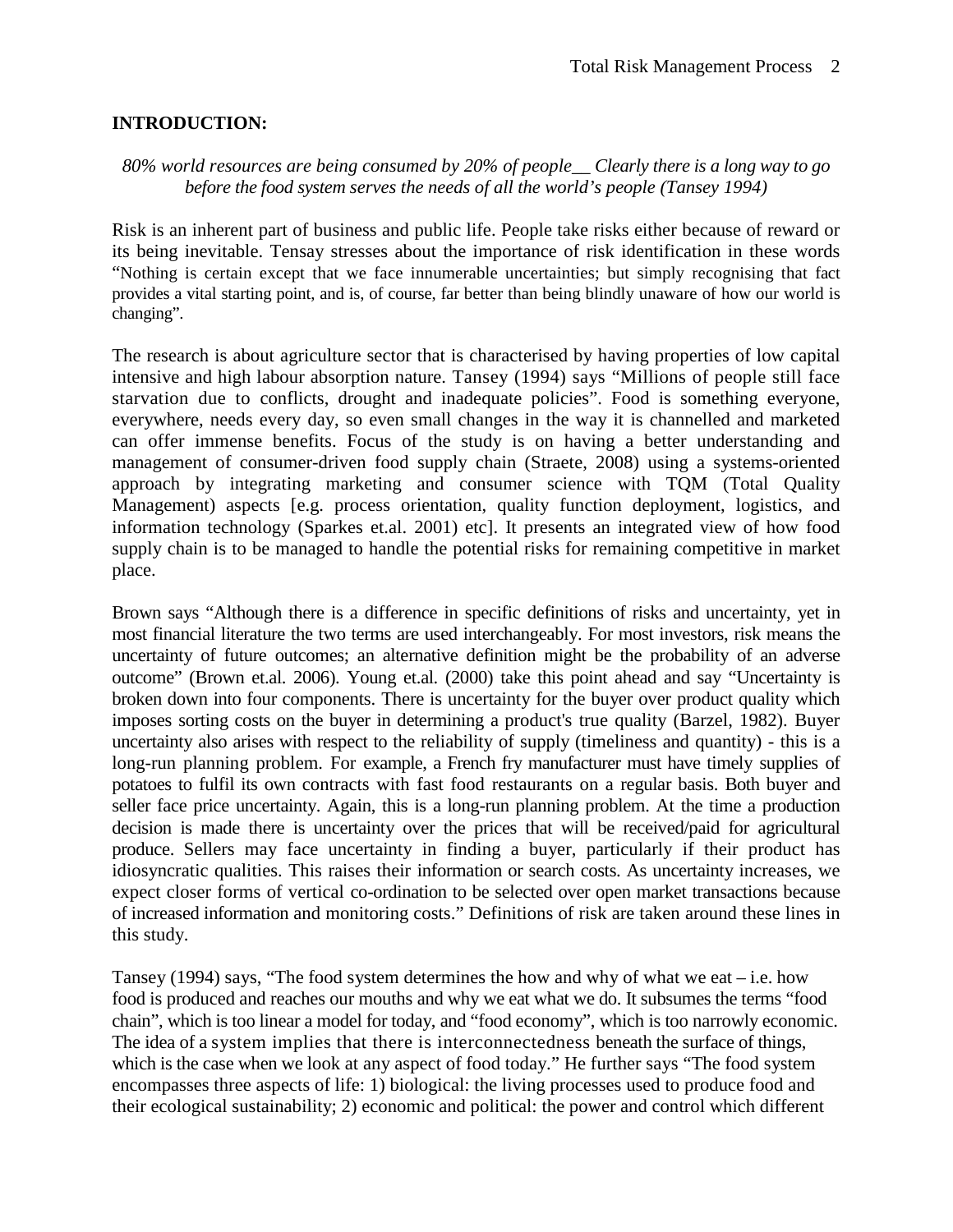groups exert over the different parts of the system; 3) social and cultural: the personal relations, community values and cultural traditions which affect people's use of food." Food system has been taken more or less along this definition in this piece of work

Like any research, this research has also some assumptions: 1) Food is taken as an organic one, 2) Operational aspects also covers technological domain, 3) Measures taken in the models are generally acceptable measures across the food industry 4) Measures are excellence oriented (covering financial profitability as well). The problem statement is"How to control internal and external environmental risks in agrifood supply chain for maximizing profits by handling potential losses?" This broad question is broken down in to three sub questions: 1) How can the ASC resources be threatened through potential risks? 2) How can the risks prevent an organisation in achieving its goals? 3) How should the risks be managed effectively and efficiently? The foundation questions are chosen to embed excellence in agrifood risk management. This contributes towards bringing food economy at home in developing countries (like Pakistan, that is selected as an example in this paper), which are new to such concepts in food industry specifically. The research is deductive in nature. Cross sector literature review covering mostly the agrifood industry is the methodology adopted to find out about how TRMP can be managed to remain competitive in the future agri markets. Pakistani Government's agriculture sector statistical indicators' information (for at least one year) is critically analysed to show impact of public policy on agrifood system of the country specifically the ASC.

# **PAKISTAN'S AGRICULTURE BACKGROUND:**

Pakistan is an agriculture country. Its agriculture sector consists of crops, livestock, fishing and forestry sub-sectors. Due to limitation of scope, this study focuses mostly on the 'general' crop side of agriculture sector. The crop subsector is again divided in to major (wheat, cotton, rice, sugarcane, gram and maize) and minor crops (pulses, potatoes, onions, chillies and garlic). "But the share of agriculture in GDP has been falling persistently. "It accounted for 24.1% in 2001-02 but subsequently has declined to 20.9% in 2007-08. However, it still remains the single largest sector of Pakistan's economy and an overwhelming majority of the population depends directly or indirectly on income streams generated by the agriculture sector. Apart from being a major source of foreign exchange earnings, the agriculture sector also provides employment to the 44% of the country's labour force. The crop sector has enormous potential to influence not only the performance of overall agriculture but can serve as an anchor for food security of the country, particularly after the emergence of a food crisis on the global front, but the lacklustre performance of this sector has reduced its contribution to 45% of agriculture sector in 2007-08. Having grown at a healthy 8.3% last year, crop sub sector has posted a negative growth of 3% in 2007-08" (ES 2008).

ES (2008) argues that there are several reasons for that performance as fiscal year 2007-08 has been a challenging fiscal year for Pakistan's economy because of occurring of several unexpected events e.g. disturbed political situation of Pakistan with an unstable law and order situation, supply shocks, soaring oil/food/other commodities prices at domestic and international fronts, and turmoil in international financial market.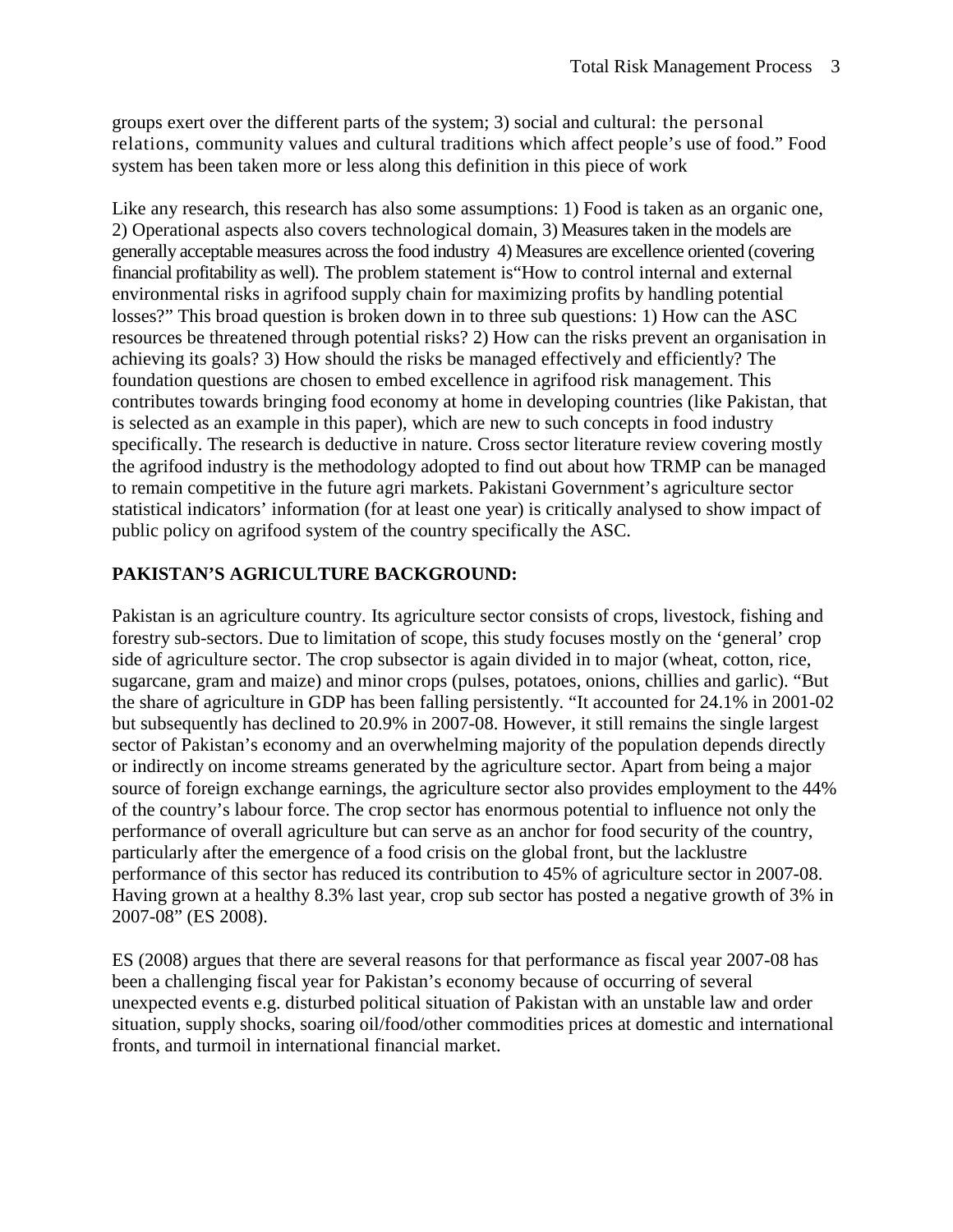# **LITERATURE REVIEW & ANALYSIS**:

Sparkes says "world is not a market - it is a complex series of myriads of sub-markets each with their own particular requirements. Same is the case with food system in terms of having diversified stakeholders (some times with colliding interests). Tansey (1994) identifies food system's stakeholders, "Different groups of people behave as key actors in the food system. These key actors – farmers, workers, traders, processors and manufacturers, wholesalers and retailers, caterers and consumers – have competing interests. Usually, each group acts in ways to suit its needs and argues for policies that benefit it. However, within each group there are differing interests. Often, those with the most need have the weakest voices; for example, poor, small farmers and consumers." A system oriented approach is required in developing a comprehensive risk control model for agri-food supply chain as Hawkes says "Poor decision making is caused by looking at the individual elements of an interactive system in isolation" (Hawkes, 1997).

Moreover, Singhal et al (2007) argue that senior executives are becoming increasingly aware that supply chain performance is critical to business success. Supply chain management is getting a place for "value creation" for the business by providing a base for process orientation. It's an integral component of best practices; as customer's satisfaction is directly associated with how they are being served by company. In most industries, supply chain performance has become a much more strategic and competitive issues as it directly affects a firm's ability to generate revenue (e.g. through outsourcing etc. Gupta et.al. 2005), manage cost, improve asset productivity, and enhance customer satisfaction e.g. TNT Express Limited is a market leader in logistics, providing a comprehensive range of transportation and supply chain management services. Its philosophy is that quality is an integral part of the operation and not a bolt on accessory (Zairi, 2005). (Appendix 2 shows ASC in Pakistan and Appendix 3 groups the performance indicators in a score card to monitor performance of ASC).

Besides the above argument of looking at food market in a system oriented way, Peter et.al. (2001) argue about the roles of dramatic growth in consumer demand for organic food and move from niche to mainstream market in shaping 'the current challenges of stakeholders' oriented excellence' that crosses the conventional concerns for product quality only. Traditionally many of the small independent organic food retailers have had long-term relationships that extend beyond issues of healthy eating, food safety and quality to embrace shared concerns for natural production, environmental sustainability, animal welfare, fair trade and community values

Following 9 domains are explored through cross industrial literature review (covering mostly agriculture industry) that contribute to the development of Total Risk Management model leading towards excellence in agri-food industry.

**1) Leadership**: The role for senior management is to create a climate for change by developing ambitious product and operating standards. They are also responsible for highlighting successfully revitalized units as models for the entire company and to provide a vision (Tharoor, 2005). SHU (2003) further takes this point ahead and says, "Excellent leaders develop and facilitate the achievement of the mission and vision. They develop organisational values and systems required for sustainable success and implement these via their actions and behaviours.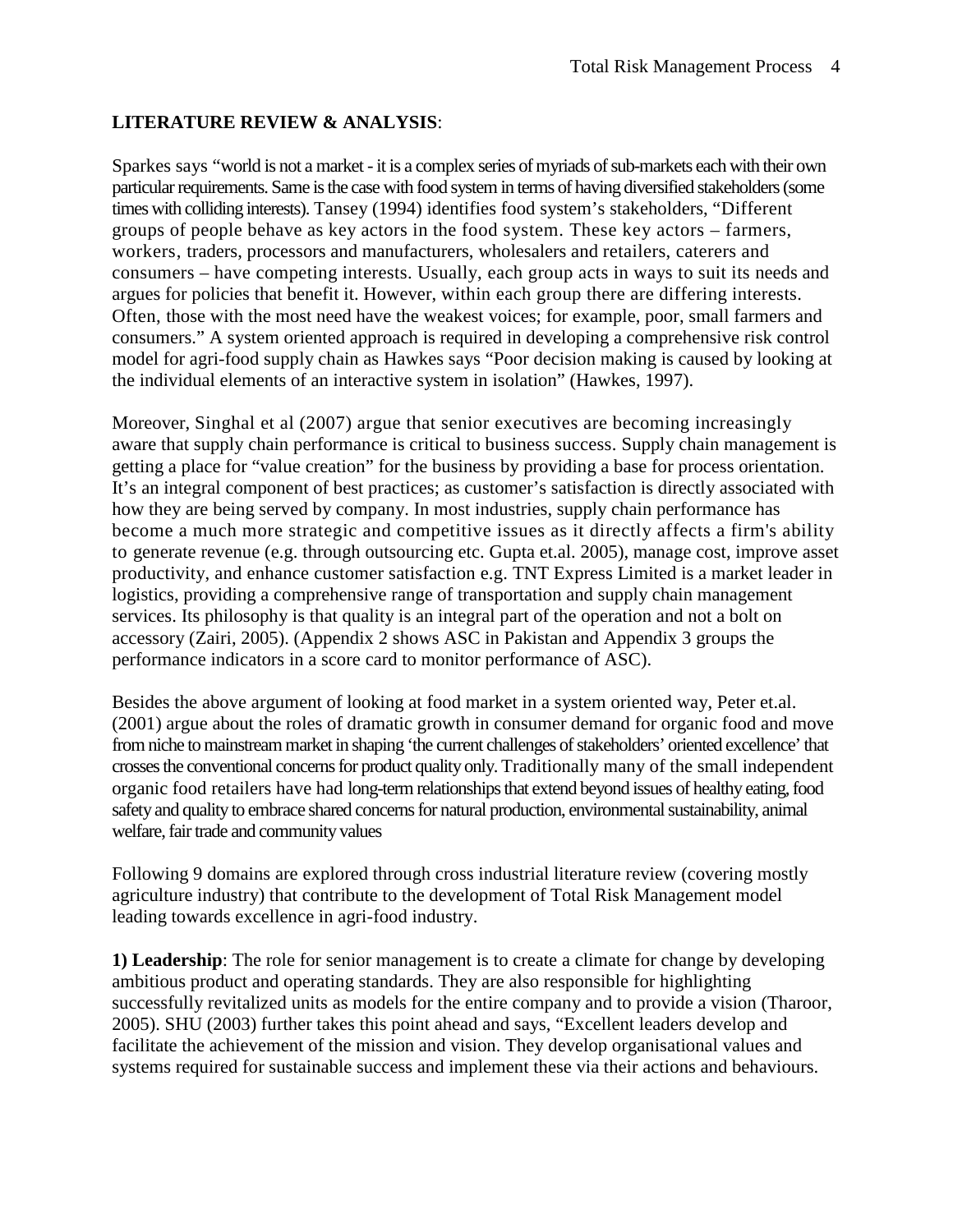During periods of change they retain a constancy of purpose. Where required, such leaders are able to change the direction of an organisation and inspire others to follow."

Several authors have declared leadership commitment as a vital tool for the success of an excellence oriented programme. For instance Feigenbaum (1991), Pascale (1990), Maslach (2002), Martz et al (2001), Sohail et al (2003), Ishikawa (1985) and Zairi et al (1995) consider commitment of senior executives as a crucial factor of excellence and their doubts as the greatest enemy. Promoting organisational commitment to excellence is achieved as a result of top management commitment. Juran (1993) attributes the failure of the quality initiatives in the West in the 1970s and 1980s to senior managers' lack of personal commitment. (Appendix 1 shows leadership based 8 stepped total risk management process)

Leaders have a strong impact on the culture of their organisations as well because they set role model to be followed by their followers. Schein (1997) and Bairstow (2006) suggest that organisational cultures begin with leaders who impose their own values and assumptions on a group. Further, Hackman et al (1995) suggests that organisation culture is influenced by leaders and it helps in refining the behaviours towards the right direction for excellence.

In Pakistan this leadership aspect is required at Government level specifically in terms of describing consistency of food policy regarding export/import quota, export/import concentration etc for quantifying and minimising risk for farmers, traders, etc. Tansey (1994) argue about the role of inadequate food policy in creating droughts. "Pakistan's exports are highly concentrated in a few countries. USA, Germany, japan, UK, Hong Kong, Dubai and Saudi Arabia alone account for almost one-half of Pakistan's exports" (ES 2008). Pakistani Government is in need to break this concentration to minimize the risk of investment in this sector.

**2) Physical**: Okoroh et.al (2002) defend the contribution of managing infrastructure or physical risk in bringing excellence. At the moment there is no system of making crops risk free in Pakistan. Butt (2006) implies that hedging of crops is a common recommendation in this regard to help prevent the risk to cultivate crops and give farmers a secure edge. GoP should get in venture with insurance companies to provide this basic facility to producers. This will also contribute towards improving farmer's quality of life who is the back of agriculture economy.

**3) Political/Legal**: Brown et.al. (2006) argues about impact of political stability of a country in determining the cost of transaction in/with that country. Stable political conditions along with friendly policy can secure return on investments in agri-food industry of Pakistan. This can be done by many ways e.g. investment in providing various inputs (e.g. machinery, funds etc) to agri-food traders. As Buatsi says "Exporters require funding for a wide range of inputs and activities: to purchase and/or produce goods, tools and machinery, processing, packaging, marketing, etc. This type of finance is particularly important for small firms that have limited access to long-term capital markets and, therefore, need to rely on trade credit and short-term loans" (Butasi 2002). Govt. of Pakistan (GOP) has facilitated exporters a lot in this regard in the current trade policy e.g. Zero % duty has been imposed on importing agriculture machinery (ES 2008).

**4) Social:** Tansey (1994) says "Millions of people still face starvation due to conflicts,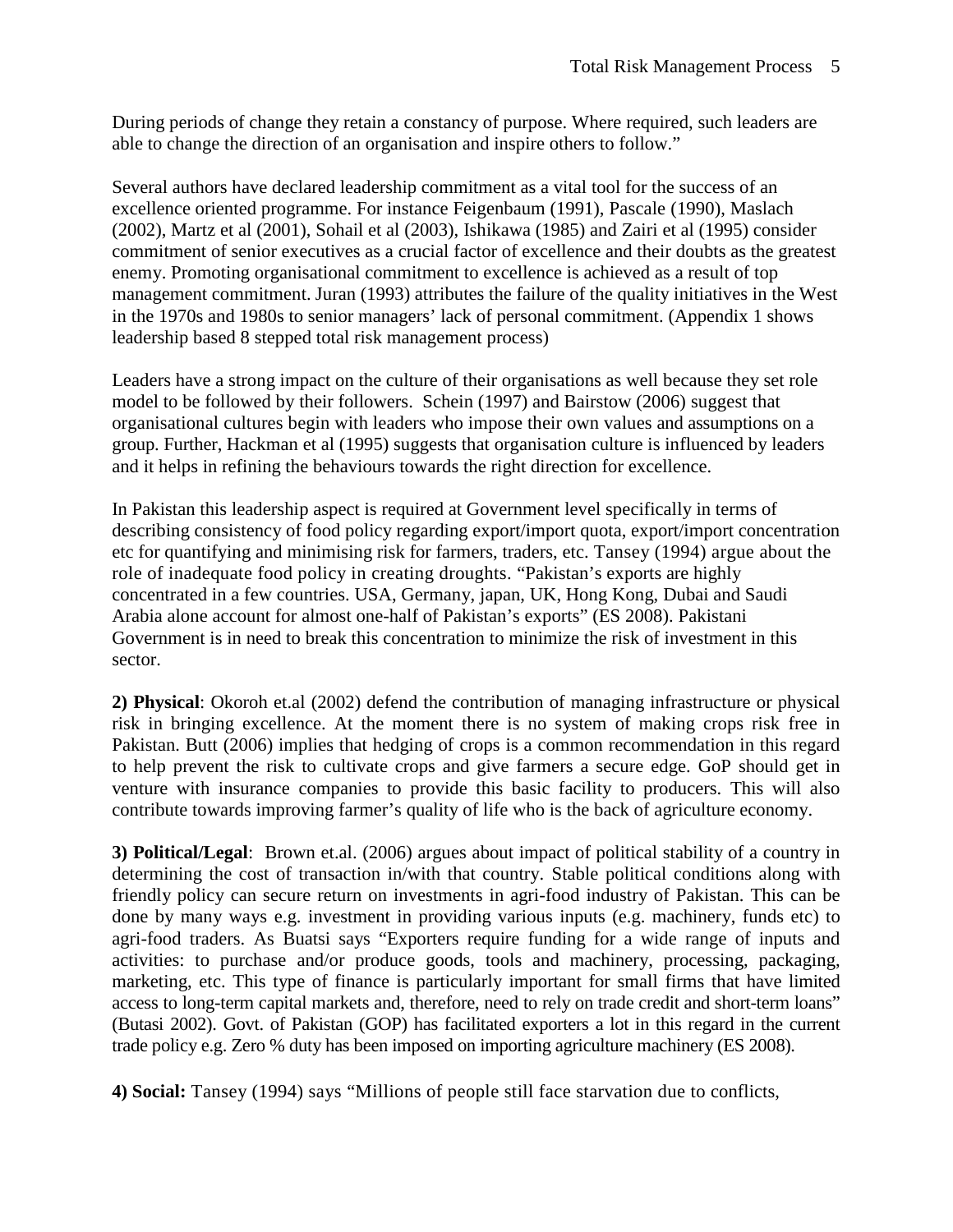drought and inadequate policies, while American and European farmers set aside land from production. More over, he has identified six societal factors critical to be considered for managing food systems: 1) Increasing longevity and increasing numbers; 2) Increasing urbanization; 3) Globalization of the food market; 4) Increasing technological change; 5) Changes in attitudes and values (Peter et.al. (2001) projects the customer buying preference in big retail shops) 6) Decline of the traditional "housekeeping" role.

Sparkes says world is a complex series of myriads of sub-markets each with their own particular requirements. He argues about the role of information technology and marketing in linking the various food submarket of it. He further implies that from recent research carried out by the Welsh Enterprise Institute (WEI) it was found that there may only be 4 percent of agri-food SMEs in Wales using the internet to market their products (Sparkes et al., 2001).

In Pakistan there is still an unexplored market for introducing the usage of internet in Agri-food industry. This market opportunity can be trapped by promoting the use of technology in linking customers with agri-food outlets. This will enhance the quality production by providing customers with lots of buying/selling information. GoP should provide subsidy on the use of internet in this sector to help link this market with the international market. This facility can also be outsourced for getting expert services.

**5) Operational**: Tansey (1994) says 20 per cent of humanity uses about 80 per cent of the world's resources. Will this system meet the needs of ten billion people in 2050? To answer such questions, we need to see the connections that exist in the food system, and how change in one aspect affects others. We need to understand all parts of the system and their interactions – or at least to make it such an open system that the effects of changes in any one part are clearly visible and can be dealt with. In addition to it, Berends says that systematic approach facilitates developing partnerships among different variables e.g governance and community co-ordination etc. (Berends 1994).

Firm's operations can be improved by using advanced technology. As Persson (2007) argues that technological advances have continued to make significant advances in the ways the company operates at all levels. Moreover Dittenhofer (2001) says, "Financial management in government as well as in industry is becoming more mechanized as we develop sophisticated electronic equipment that produces information, assembles it, edits it, analyzes it, and in many cases stimulates action guided by artificial intelligence." Jones supports the same in agriculture industry in these words, "More general arguments would stress the role of modern, high technology, intensive agriculture in helping to feed the world's seemingly ever growing population while casting doubts on the capacity of traditional organic farming to achieve similar production levels (Jones et.al. 2001)."

GoP should facilitate a research for using appropriate advanced technology in agrifood industry to make its system at an international level. This, in turn, would contribute in linking the domestic market with the international one.

**6) Economical**: Young et.al. (2000) argue about the role of economic drivers in affecting the product characteristics and its direct influence on transaction environment. ES (2008) says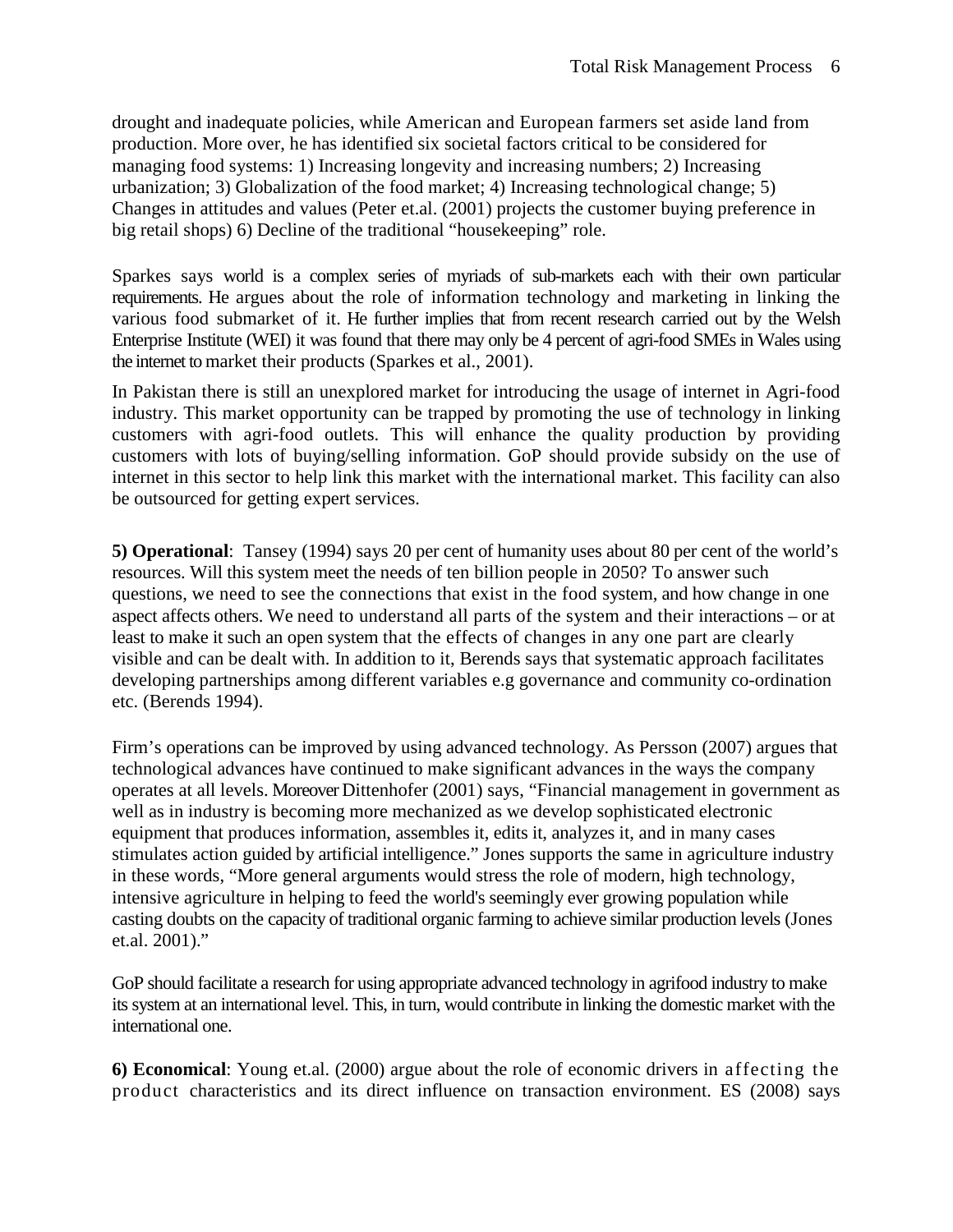"High and rising external debt burden constitutes a serious constraint for development and a major impediment to macroeconomic stability of a country because it creates a high risk environment and exchange rate depreciation; and a discouragement for government to carry out structural development in various sectors of the economy. Pakistan's external debt and liabilities (EDL) is comprised of all Government debt denominated in foreign currency, loans contracted by enterprises with Government ownership of more than 50% as well as the external debt of the private sector" (ES 2008). Last year GoP has to borrow a lot because of the earthquake related spendings and depreciating trend of dollar against leading currencies like Euro and Japanese Yen etc.

GoP should take steps to diversify the currency of its foreign reserves (which are US dollars at present) to help minimise its economic risk to some extent for potential domestic investors and FDIs (Foreign Direct Investments).

**7) Business Results/CSF:** Business results refer to the measures that are used to track progress towards business priorities. Sparkes et.al. (2001) say "Critical success factors (CSFs) are the critical areas that management must constantly monitor for ensuring successful performance by the organisation". They refer to Magal et al. (1988) who identified five composite CSFs for general management: 1) commitment; 2) quality of support services; 3) facilitation; 4) role clarity; and 5) co-ordination.

Mann et al (1999) argue about the use of a range of financial and non-financial measures to gauge business success. Generally, these measures are compared not only with past performance but also with similar measures in other companies. Moreover he says that these measures can be set with benchmarking. That in turn can enable companies to set competitive performance targets, identify performance gaps, and identify and implement best-practice approaches, and then provides a method for reassessing the performance gap. Sainsbury's Logistics has appointed a benchmarking manager specifically to ensure that logistics compares its performance against the best-in-class rather than against previous performance.

**8) Customer Satisfaction:** Straete (2008) has emphasized on consumer orientation in food industry. Harrington further says that systematic approach can also make an organisation more customer-focused by training each stake holder towards customer satisfaction (Harrington 1997). Customers are the receivers of firm's services so its Key performance indicators (KPIs) should be designed to better serve them as Pille (1998) says that KPIs about website should be divided in 3 categories as per customer requirements: 1) Informational level; 2) Transactional level; 3) Relational level."

At present no packaging of agrifood is made as per customer requirements. GoP should take facilitate research in this area to develop that design and weightage of packs which are more convenient to be handled by all stakeholders specially customers.

**9) People Management:** People are taken in the context of employees of an organisation under this heading. Food system involves multi level stakeholders in an organisations. They should be motivated to have maximum output of people. Dittenhofer (2001) identifies a generic six step process for managing people to improve performance and gives this process: 1) Find out what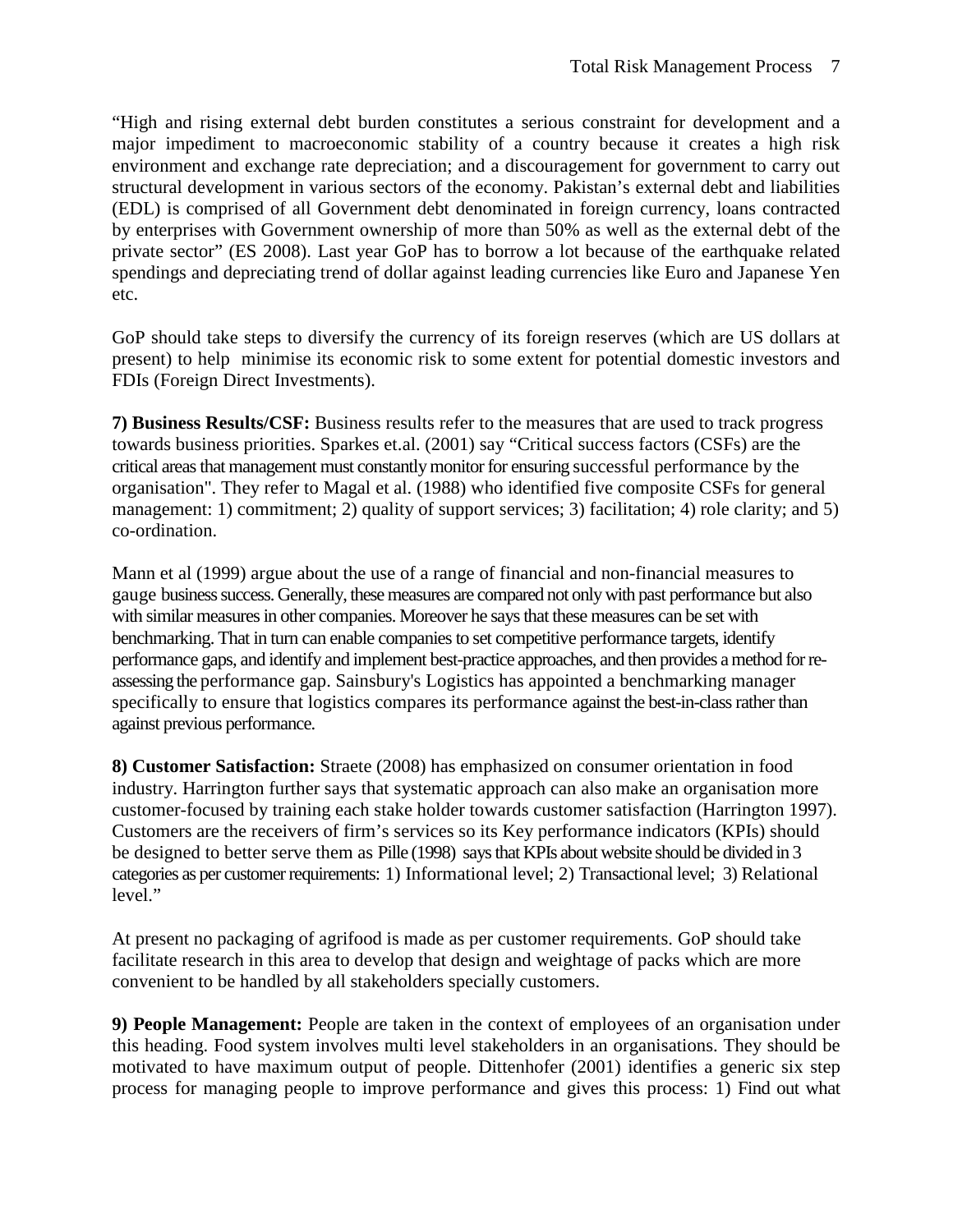outcomes each employee desires; 2) Use the theories of motivation, observe behaviour, and conduct interviews; 3) Establish a definition of the performance sought; 4) Ensure that the expected kinds and levels of performance are attainable and are perceived to be so; 5) Make clear and explicit links between the workers' desired outcomes and desired productivity; 6) Develop goal congruence and a system of rewards that is perceived by the workers as fair.

Fig. 1 shows the model of Total Risk management drawn from the above discussion covering all the nine domains of leadership, economical, political, customer satisfaction etc. (Appendix 3 shows a score card having measures drawn from these domain to better manage risk in Agrifood supply chain).



#### **HOW DOES MODEL WORK:**

The above model has been derived by using the secondary data i.e. literature review regardless of industries and sectors. The literature review is mostly from the agriculture industry to help GoP in better understanding the need of brining excellence in its existing ASC.

Since the model contains about 9 KPIs, so it is easy to deploy. It focuses on driving measures from leadership strategy. That in turn ensures the right direction of an organisation by brining strategy in to day to day operations. Moreover it is general in nature. This facilitates its deployment at all levels of the organisation. Further, its holistic characteristic provides an entrepreneurial approach to an organisation. Above all, it is dynamic in terms of relations among the KPIs. This makes it a non prescriptive model; able to serve multi functions in terms of self assessment for continuous improvement.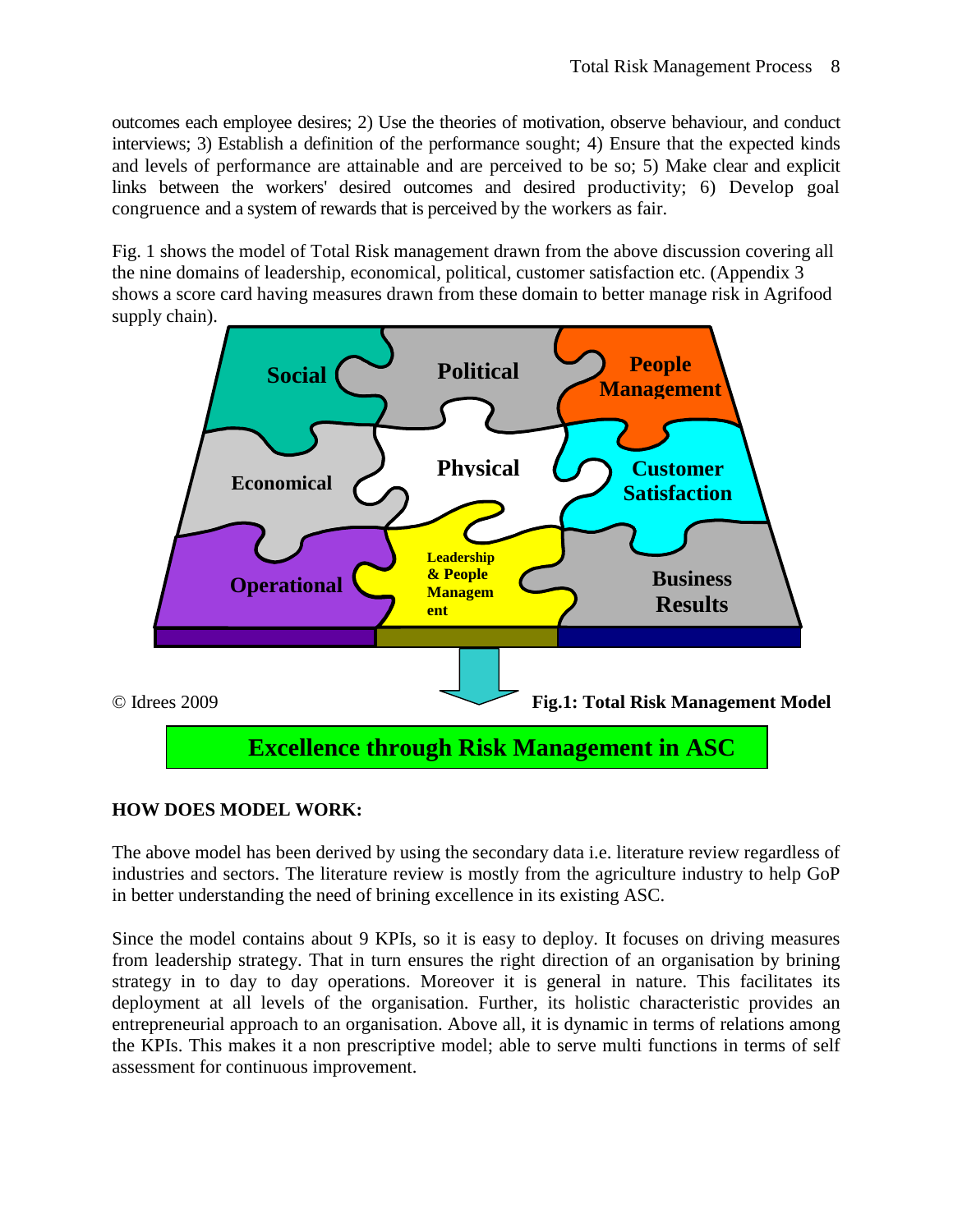# **RESULT:**

TRMP has been defined in holistic manner covering activities from farm to fork (Tansey 1994). Tchankova (2002) and Tansey (1994) works have been used in ASC by presenting an agriculture sector specific risk management model. Seven domains of risk sources have been covered (Williams et.al. 1998) that is Physical (Worsfold 2001), Social, Political (Tregear et.al. 2006), Operational, Economic, and Legal environments encompassing three groups of resources (i.e. Physical, Financial, and Human). Impacts of changes in the environment of an agri-food system on food innovation/quality, such as the changing consumer behaviour and changing market (Morris et.al. 2001), the growing concern about food safety and new insights in human nutrition, changing house keeping roles etc are identified which clearly shows that a new century is being build up which requires the use of modern high technology to feed up world's growing population. The work provides the role of government's policies in levelling the playing field for uplifting the sector by taking Pakistan as an example, which is a predominant South Asian agriculture country. Government of Pakistan's statistical indicators' information reveals its inconsistency in some strategic variables (e.g. concentration of exports and countries, wrong prediction of consumption patterns at domestic level etc.) that could prevent the last food shortages (Wagner et.al. 2001) in the national market specifically related to wheat. Some common non value added activities are identified (e.g. hedging, use of technology in regulating food chains etc), that can be outsourced to improve risk return ratio.

# **CONCLUSION**:

Food industry is ideally suited to build on the strengths of traditional skills and knowledge in an agriculture country through infusion of correct government's policy, technology, and innovative marketing practices. The implementation of proposed model can help in preventing the potential losses through managing the resources mostly exposed to risks.

The research has achieved its aim in answering all the three research questions. ASC resources can be threatened through potential risks from leadership strategies, economical and political conditions, customer satisfaction, people management, operations etc. Risks prevent an organisation in achieving its goals through getting low investments from potential investors due to high risks. The risks can be managed effectively and efficiently through implementing the proposed model drawn from a diverse and thorough cross industrial literature review revolving mostly around the agriculture industry. This sector can be more profitable for all stakeholders specially farmers by securing the before mentioned risky domains.

#### **IMPLICATIONS:**

This study provides valuable information for academicians/professionals/students in the food industry (covering food technology/management) on the latest developments in the ASC regarding managing their risks both internally and externally of an organisation. Integrated risk management strategies can be developed by keeping in view the interests of all stakeholders (Keefe, 2001). Corporate and operational level scorecards can be developed to monitor and manage risk in their supply chain, which in turn can help companies in deploying their risk management strategies. The text also helps marketers in finding out the sources of quality in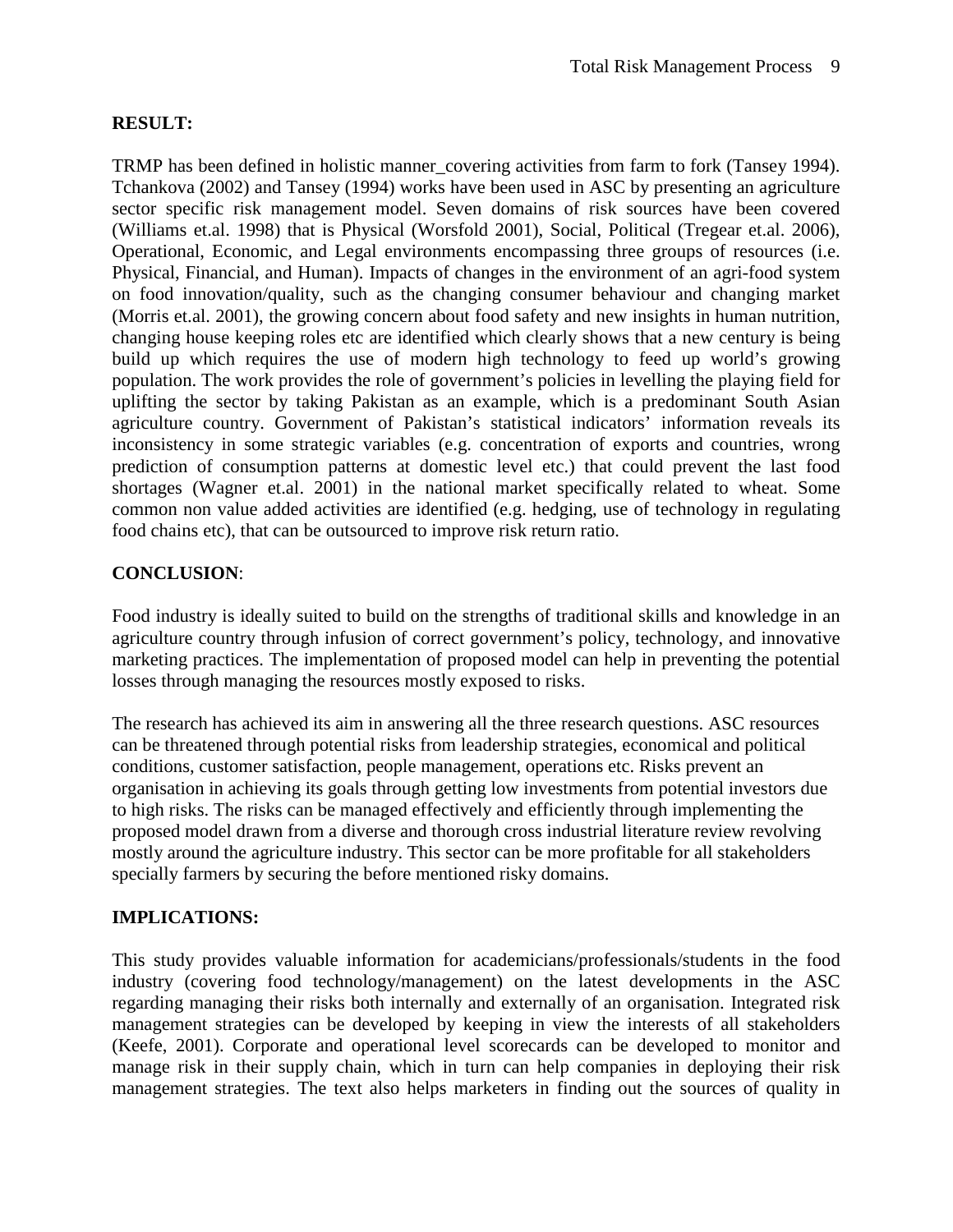ASC to brand their product in a better way for generating consumer and customer loyalty (Davis 2002). The research can be useful for public sector in finding out the impact of their policy on agriculture sector of especially Asian agriculture countries. In the last, banks and traders can more rationally quantify the risks in food supply chain (Buatsi 2002).

#### **FUTURE RESEARCH DIRECTIONS:**

Agriculture sector specific framework can be developed to implement the proposed TRMP model. Children food or country specific issues can be addressed to funnel down the findings of this research in these areas. The work can be applied to non organic food industry. Agri product specific (e.g. wheat, rice, floor etc) consumer behaviour (Morris et.al. 2001) can be linked with public sector health and safety policies. Above all, only crop side of agriculture has been covered, other areas of agriculture can be explored to further spread the benefits of the research.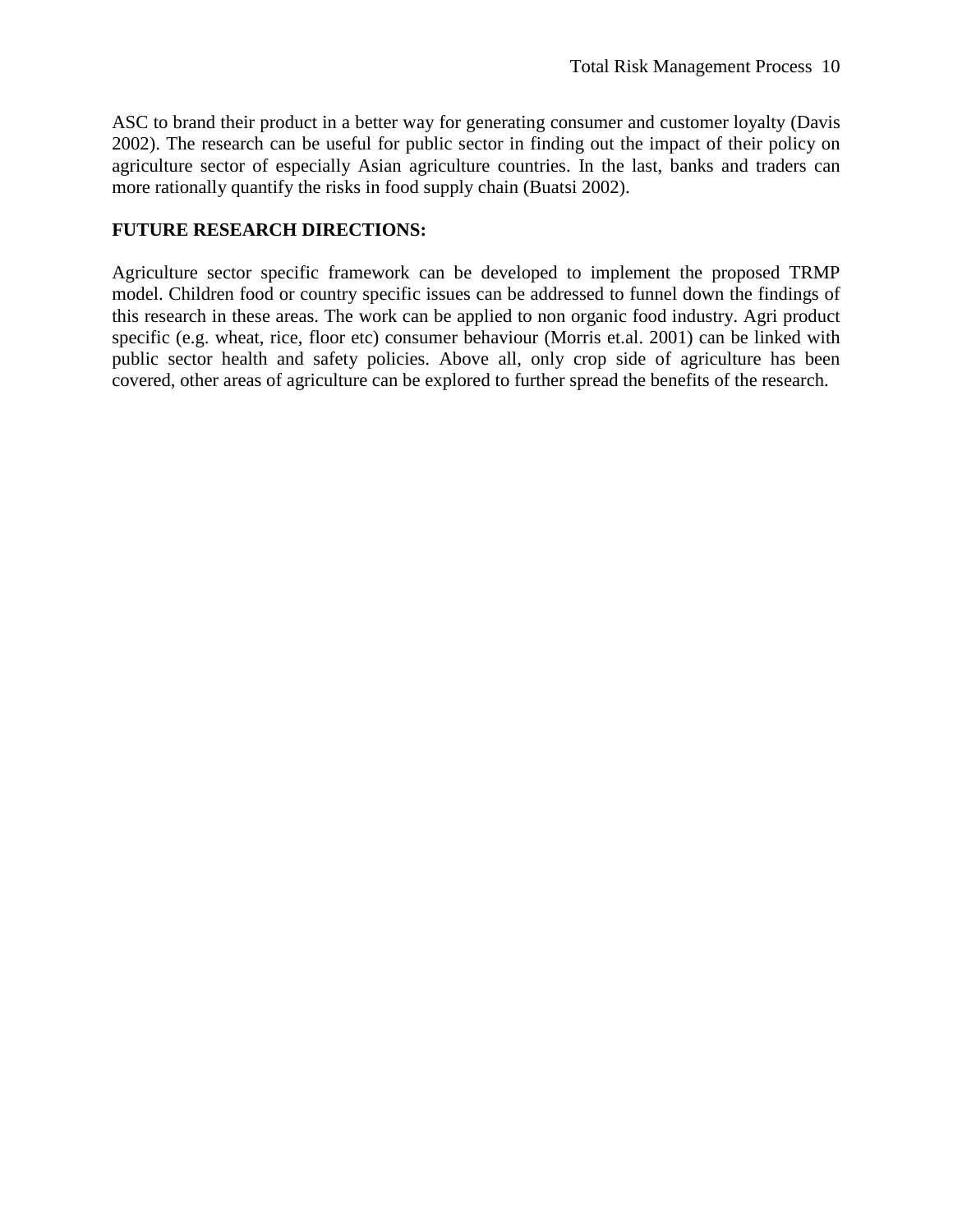# **REFERENCES**:

Berends M (1994), "A description of restructuring in nationally nominated schools", Educational Policy, Vol. 8, No. 1, 28-50

Brown F, and Reilly K (2006), Investment Analysis and Portfolio Management, Mason USA, Thomson South Western

Buatsi S, (2002), Financing Non Traditional Exports in Ghana, Journal of Business and Industrial Marketing, Vol. 17, No. 6

Butt S (2006), Business Finance-An Introductory Text for Pakistan, Lahore, Azeem Academy Davis J, and Caskie P, (2001), The Emerging Food Safety Industry in Russia, European Business Review, Vol. 13, No. 6

Davis S (2002), Brand Asset Management: How Businesses can Profit from the Power of Brand, Journal of Consumer Marketing, Vol. 19, No. 4

Dittenhofer M (2001), Behavioural Aspect of Government Financial Management, Managing Auditing Journal, Vol. 16, No. 8

ES (2008), Pakistan Economic Survey 2007-08, Islamabad, Pakistan Printing Press

Feigenbaum, A. V. (1991). *Total quality control (4th* ed.). New York: McGraw-Hill.

Gupta A, Herath, S., and Mikouiza, N., (2005), Outsourcing in Higher Education: An empirical examination, International Journal of Educational Management, Vol. 19, No. 5, 396- 412

Harrington, H., (1997), The fallacy of universal best practices, The TQM Magazine, Vol. 9, No. 1.

Hawkes J (1997), "Reconcilliation of consumer price index trends in average prices for qusai homogeneous goods using scanning data, Vooburgs, Netherlands; Third conference on international working groups on price indexes, 16-18

Juran J (1993), Made in U.S.A.: a renaissance in qualityH, arvard Business Review 1993 Jul-Aug;71(4): page: 42- 50.

Keefe M (2001), Building Intellectual Capital in the Supply Chain-The Role of eCommerce, Supply Chain Management-An International Journal, Vol. 6, No. 4

lshikawa, K., (1985). *What is total quality control? The Japanese way.* (Translated by David J. Lu). Englewood Cliffs, NJ: Prentice-Hall.

Mann, R., Adebanjo, O., and Kehoe, D., (1999), Best Practices in Food and Drink Industry, British Food Journal, Vol. 101, No. 3

Marchese, T., (1992). TQM at Penn: A report on first experiences. *AAHE Bulletin,* 45(3) 3-14. Maslach, C., and Liter, M., " Beating Burn out", Human Resource Management, International Digest, Vol. 10, No. 1, page: 6-9

Morris J, and Yeung R, (2001), Consumer Perception of Food Risk in Chicken Meat, Nutrition and Food Science, Vol. 1 No. 6

Okoroh M, Jones C, Ilozer B, (2002), FM Management in Hospitality, Facilities, Vol. 20, No. 7/8

Persson D (2007), Unlock the knowledge base, Communication News, Vol. 44 No. 7

Peter J, Hills C, Shears P, and Hillier D, (2001), Case Study Retailing Organic Foods, British Food Journal, Vol. 103, No. 5

Rialp A, Axinn C, Thach S, (2002), Exploring Channel Internalization Among Spanish Exporters, International Marketing Review, Vol.19, No. 2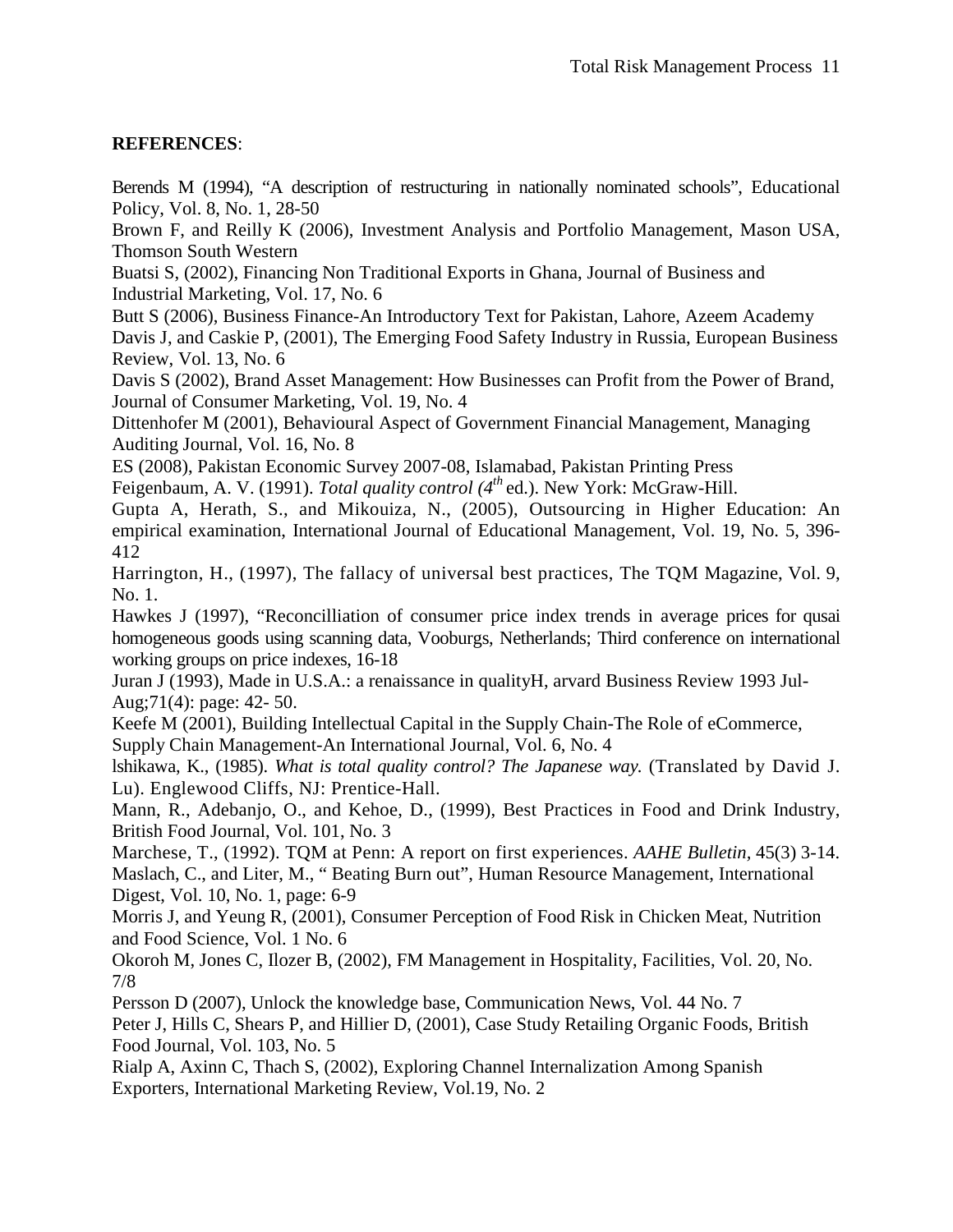SHU (2003), (Sheffield Hallam University), Applying self assessment against EFQM model in further and higher education, Shefield; Shefield University Press.

Singhal, V, and Hendricks, K., (2007), Supply Chain Disruptions Destroy Shareholder's value and profitability, accessed via EFQM Excellence One Database on July, 07.

Sohail M., Rajadurai J., and Abdur Rahman, M., (2003), Managing quality in higher education: a Malaysian case study, The international journal of educational management, Vol. 17, No. 4/5

Sparkes A, Thomas B, (2001), The Use of the Internet as a Critical Success Factor for the

Marketing of Welsh agri-food in the Twenty-First Century, British Food Journal, Vol. 103, No. 5.

Straete E, (2008), Modes of Quality in Development of Speciality Food, British Food Journal, Vol. 110, No. 1

Tansey G, (1994), Food Policy in a Changing Food System, British Food Journal, Vol. 96, Vol. 8 Tchankova L, (2002), Risk Identification-Basic Stage in Risk Management, Environmental Management and Health, Vol. 13, No.3

Tharoor, P., (2005), Performance Management System With in The Emirates Group, A review of current performance matter processes with in Emirates Group, (57)

Tregear A, Ness M, and Lamprinopoulou C, (2006), Agrifood SMEs in Greece: The Role of Collective Action, Vol. 108, No. 8

Wagner W, and Gopalakrishna S, (2001), Incorporating Shortage Strategies in Industrial Marketing, Journal of Industrial and Business Marketing, Vol. 16, No. 7.

Williams A, Smith I, Young C, (1998), Risk Management and Insurance, Irwin McGraw Hill Worsfold D, (2001), Food Safety Behaviour in Butchers' Shop, Nutrition and Food Science, Vol. 31, No. 1

Young L, and Hobbes J, (2000), Closer Vertical Coordination In Agrifood Supply Chains-A Conceptual Framework and Some Preliminary Evidences, Supply Chain Management-An International Journal, Vol.5, No. 3

Zairi, M., (2005), Excellence Tool Kit: Delivering Sustainable Performance, Dubai; E TQM College Publishing House.

Zairi, M., and Sinclair, D., (1995), Business process re-engineering and process management: A survey of current practice and future trends in integrated management, Business Process Management Journal, Vol.1, No. 1, page 8-30

# **ABOUT AUTHOR:**

Farrukh Idrees is an Associate of Chartered Quality Institute (ACQI), U.K. He has MSc in Total Quality and Performance Management from the University of Bradford, U.K. & MBA from University of Arid Agriculture, Pakistan. He worked for many public and private sector organisations e.g. Centre for Advanced Studies in Engineering, Islamabad; Idrees Tea Store, Pakistan; Water and Sanitation Agency; and Export Promotion Bureau, Islamabad/Pakistan. He has publications/presentations in international conventions covering topics in quality in healthcare, and excellence in information technology fields.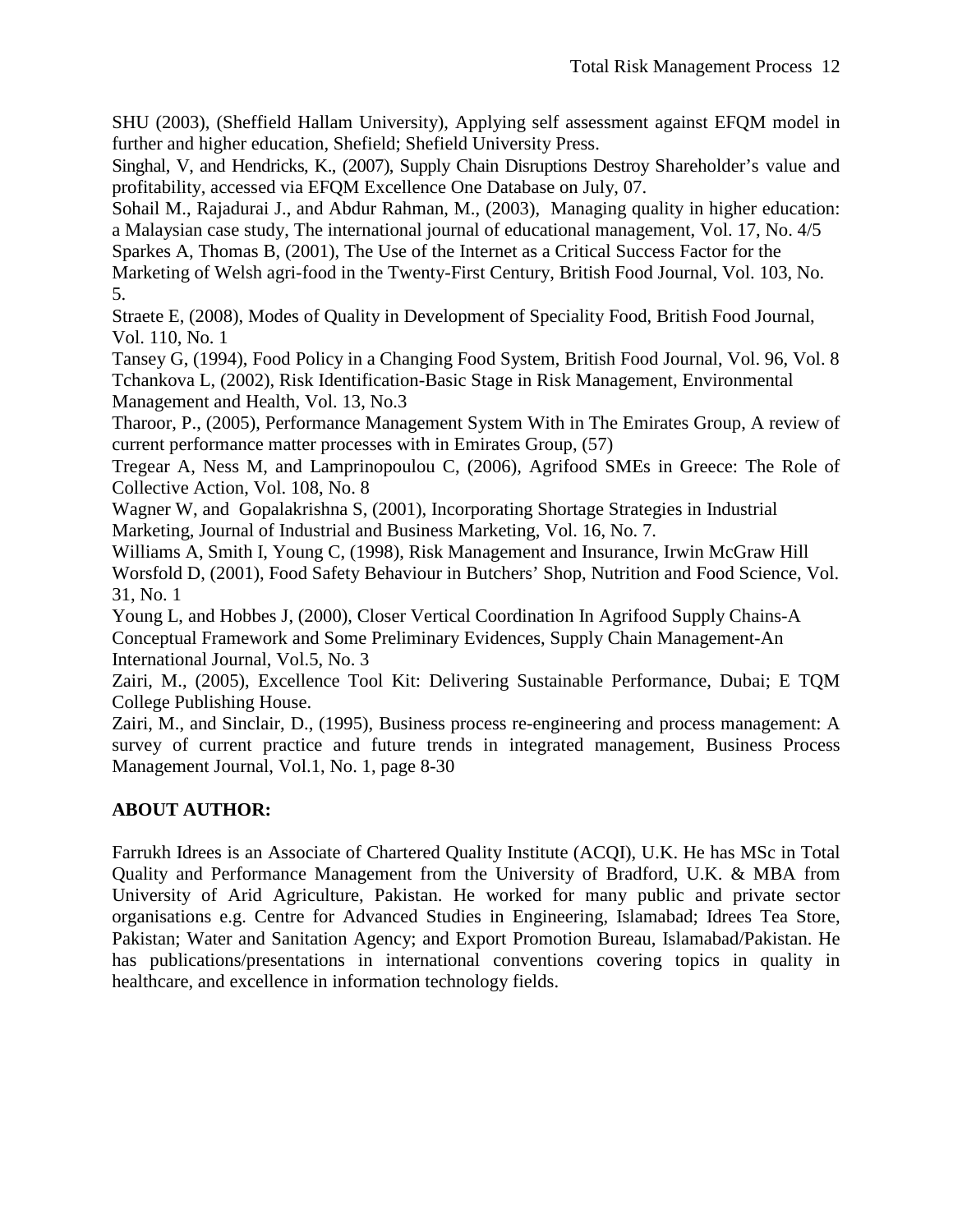



© Idrees 2009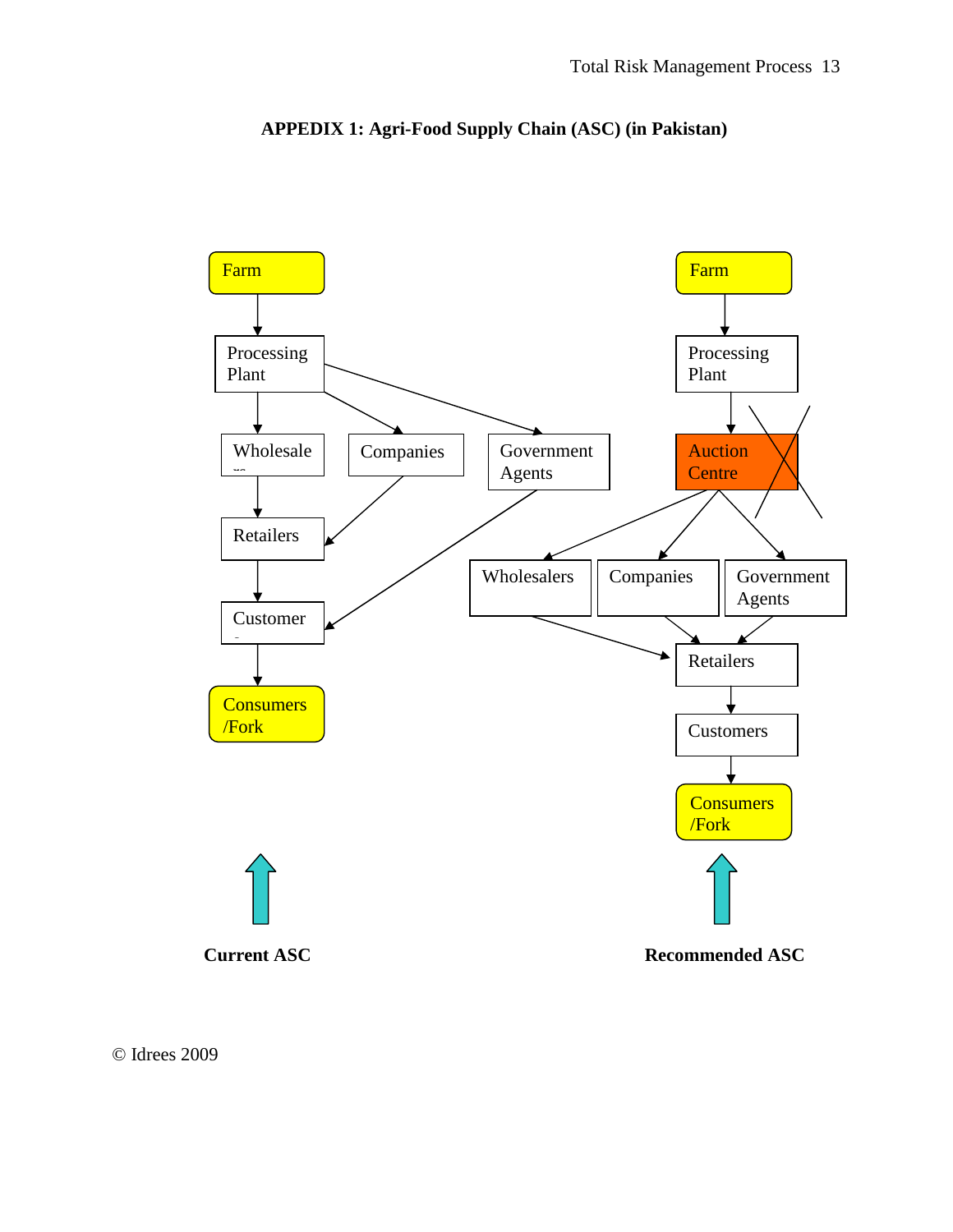#### **APPENDIX 2: Total Risk Management Process (TRMP)**

Leadership & Followership Commitment

Regular Monitoring of the risk situation Selection of the critical process(s) i.e. with high importance and low performance Identification of Internal (Human, Financial & Physical risks) & External (Political, Social, Environmental) Risks Selection of the process critical to risk Selection of risk management technique (risk avoidance, retention, transfer etc) Classify firm's (activities) processes on a matrix of performance & importance Implementation of risk management technique



© Idrees 2009